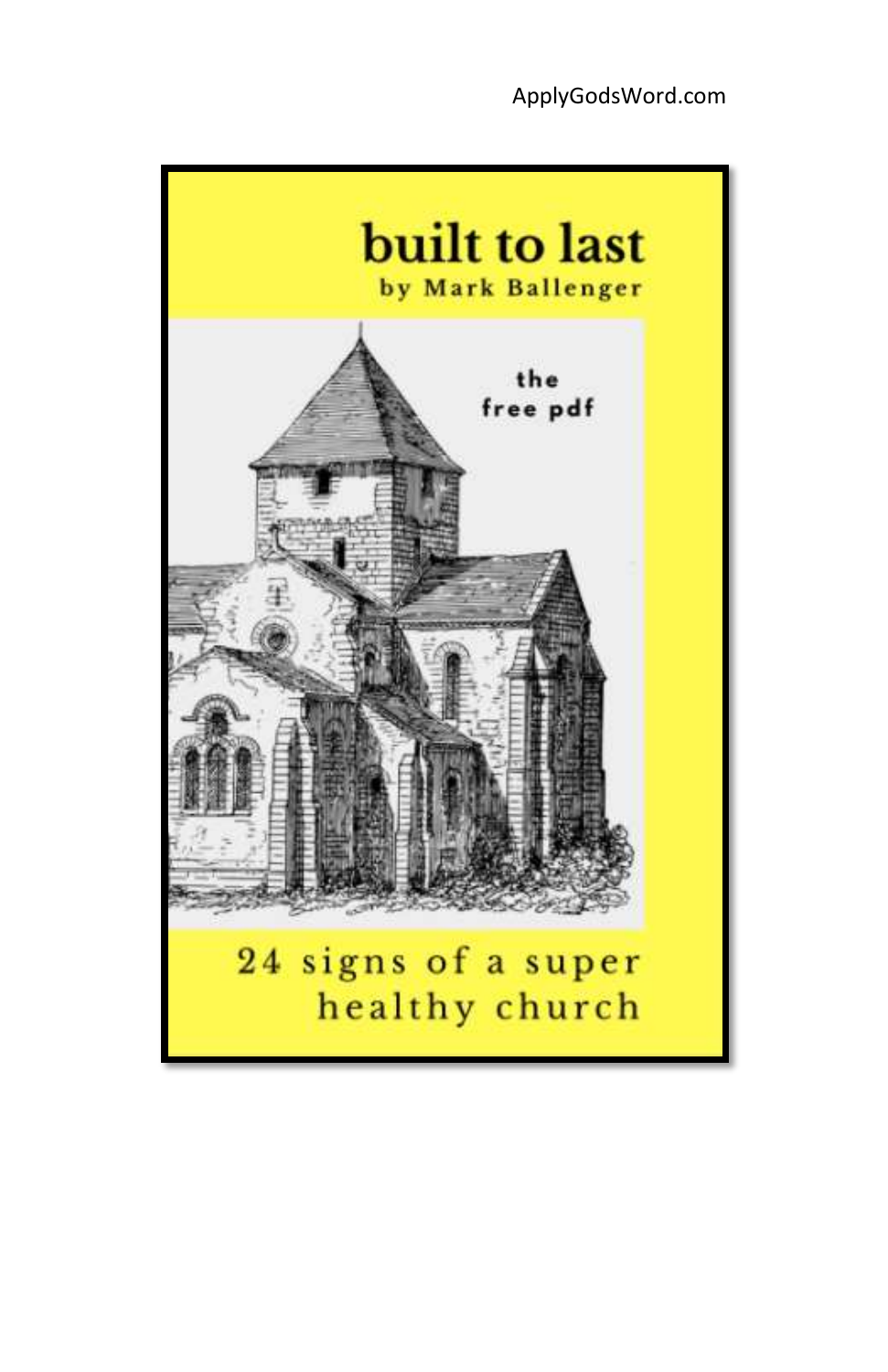# *24 Signs of a Super Healthy Church*

*By Mark Ballenger*

*For more free resources, eBooks, church consulting, or to ask a specific question, please visit [ApplyGodsWord.com](http://applygodsword.com/about/) or email [MarkBallenger@ApplyGodsWord.com.](mailto:MarkBallenger@ApplyGodsWord.com)*

*Please feel free to share, email, or print this pdf and give it away to anyone you want. All I ask is that you don't change it or charge for it.*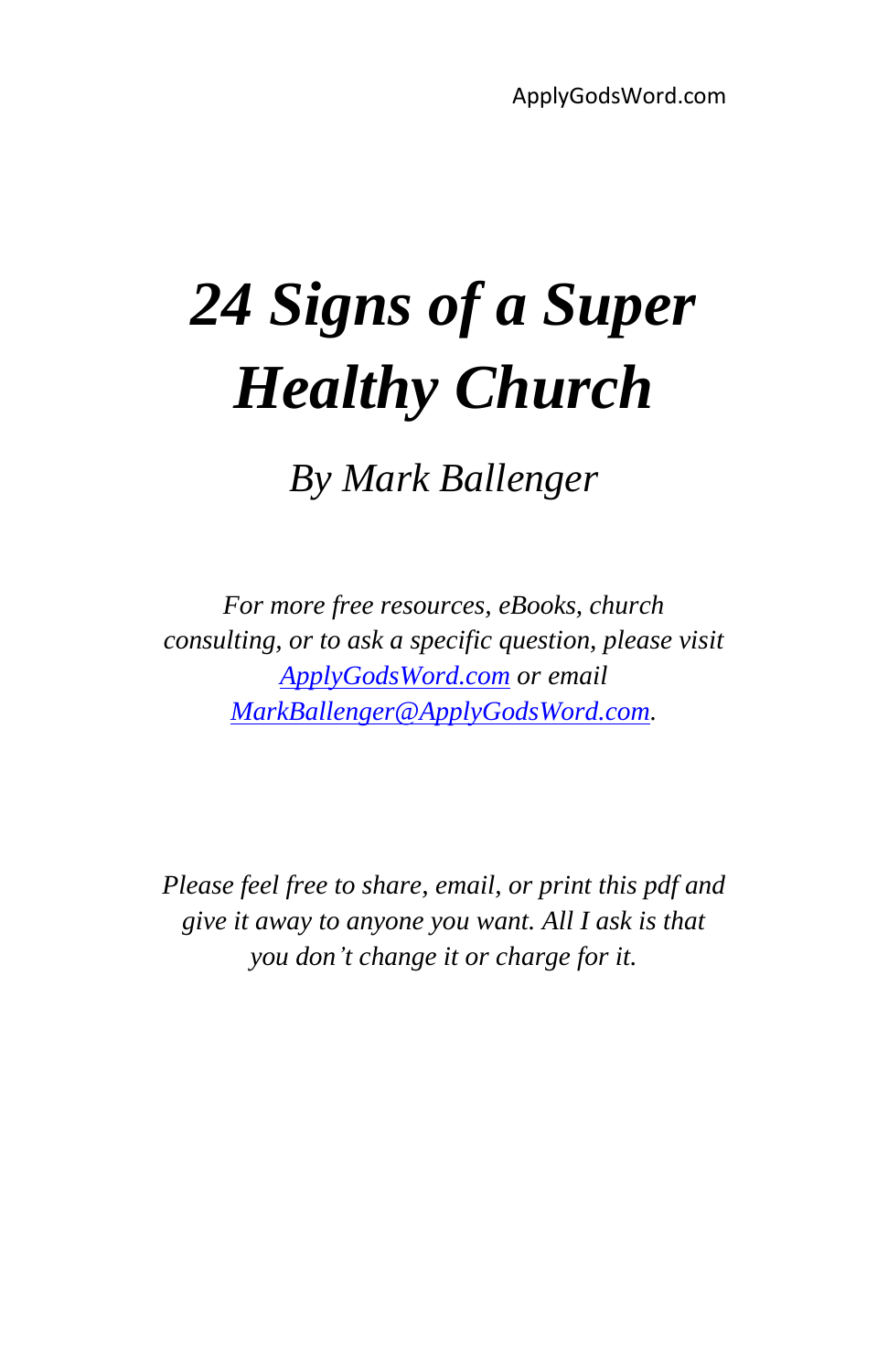#### **24 Signs Your Church Is Super Healthy**

Recent statistics show that every year in the US, 4000 churches close their doors while only 1000 new churches are planted. Among existing churches, half did not add any new members to their ranks in the last two years. From 1990 to 2000, the combined membership of all Protestant denominations dropped by almost 5 million members, while the US population rose by 24 million $\frac{1}{2}$ 

These are alarming statistics!

Each church that shuts down represents real people who have lost their church family. So if you are someone looking for a new church, someone wondering if their church is built to last, or someone who would love to help their church improve, here are 24 signs of a super healthy church.

(Notice these are just signs. I don't get into how to accomplish these healthy indicators in this article. These are just descriptions of 24 observable things a healthy church will do. The goal here is to help you identify what a healthy and unhealthy church will look like. These signs are in no particular order, though I personally believe number 1 and number 24 are most significant.)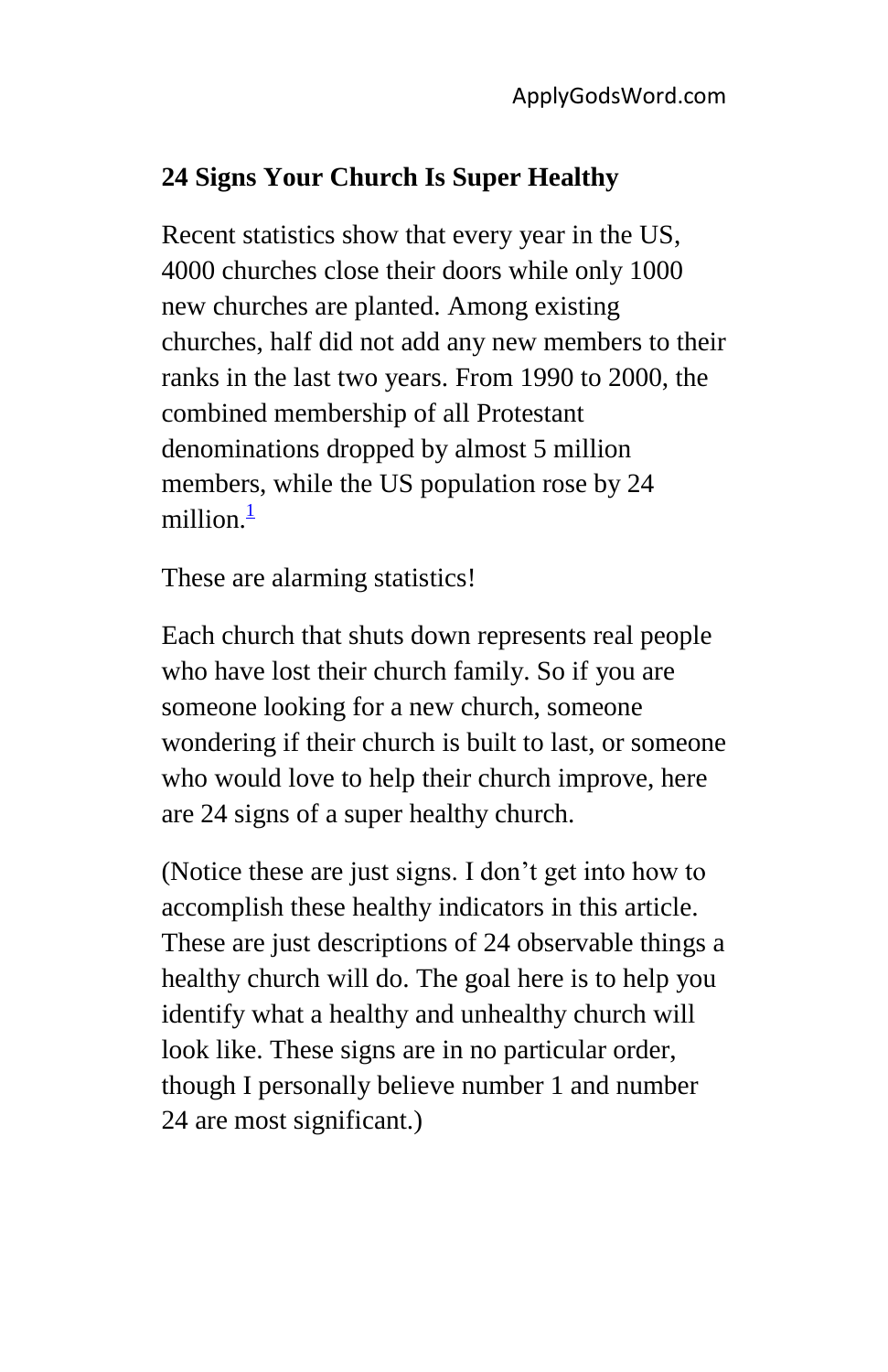## **1. Expository Preaching**

When Christians hear the words "expository preaching" they usually think of line-by-line, chapter-by chapter, book-by-book preaching. But what expository preaching means in its most basic form is that the point of the sermon is the same point of the Bible passage being taught.

To accomplish expository preaching, it's easier to preach systematically through a book of the Bible. But it's not impossible to preach topically while being expository. As long as specific Scriptures are driving the content of the sermon, your church will be super healthy.

Huge problems arise when pastors preach their opinions, or preach messages that are Christian but not related to that Sunday's Bible passage. God gave us his word so his Church would have a clear light for its path. A church that is loose on unpacking the truth found in the whole canon of Scripture will not be healthy.

(Psalm 119:105, Acts 17:11, 2 Timothy 3:16)

# **2. A Clear Discipleship Path**

A church is super healthy when you can walk through the doors and get a clear answer to this question, "How are the members and attenders of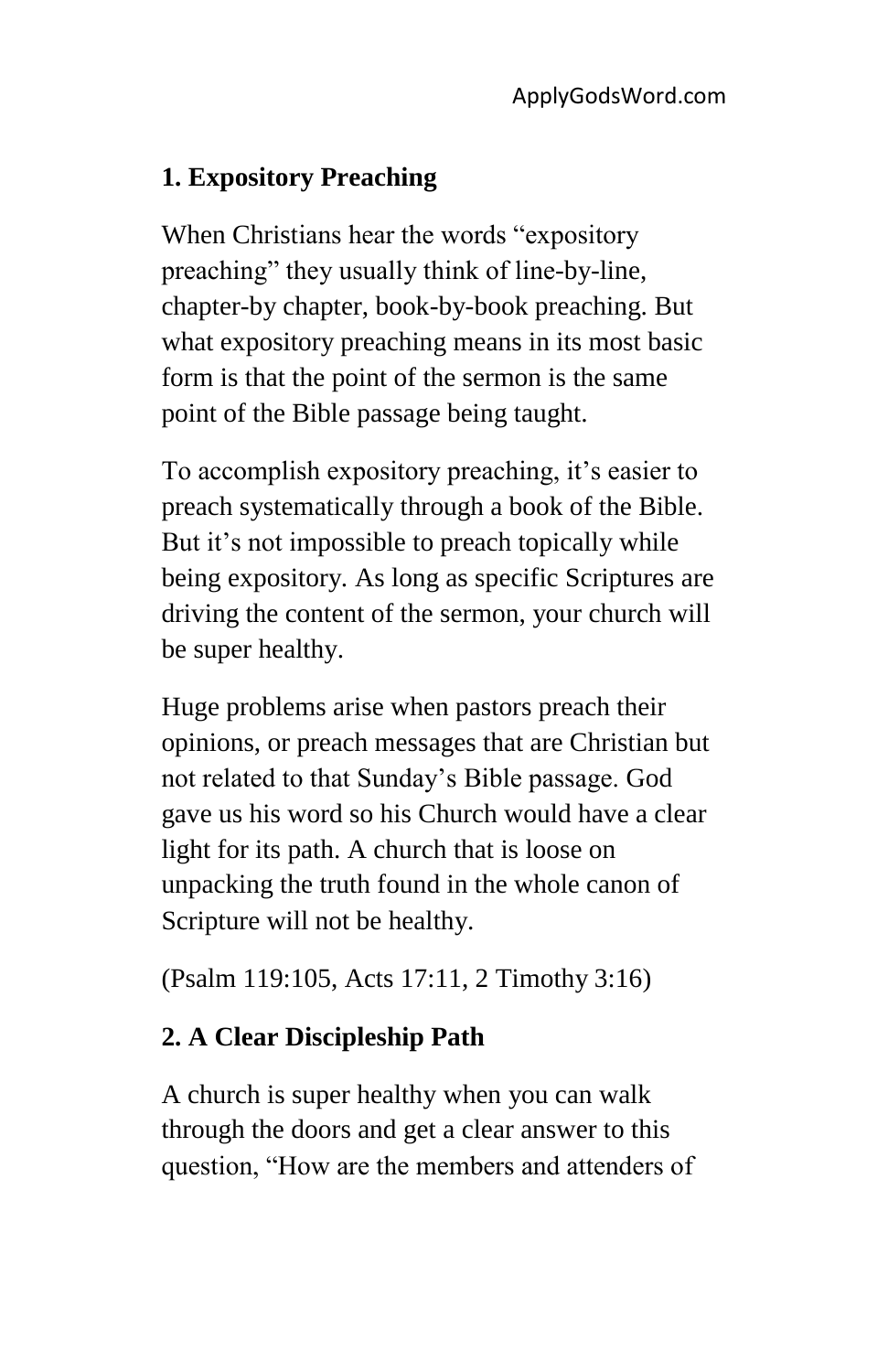this church discipled?" Some churches emphasize small groups, classes, one-on-one mentorship, or some combination of methods like these. There are pros and cons to each discipleship model, but what's most important is that there is a clear path for spiritual growth for anyone who wants to put the work in. A confusing, ambiguous, ever-changing discipleship model is a sign of an unhealthy church.

(Matthew 28:19-20, 1 Corinthians 14:32-33, 40)

#### **3. Utilization of the People's Gifts**

There's going to be times in church life where there is a real need for someone, just anyone, to fill holes in the volunteer roster, especially when the church is just getting started. But a sign of a healthy church is when leadership seeks to identify the gifts within the body of the church and then utilizes those gifts.

Churches that treat everyone the same are unhealthy and show that they care more about accomplishing their own goals than developing their people in Christ. A church will be super healthy and happy when the majority of its people are serving in areas that correspond to their God-given gifts and desire.

(Romans 12:3-8, 1 Peter 4:10)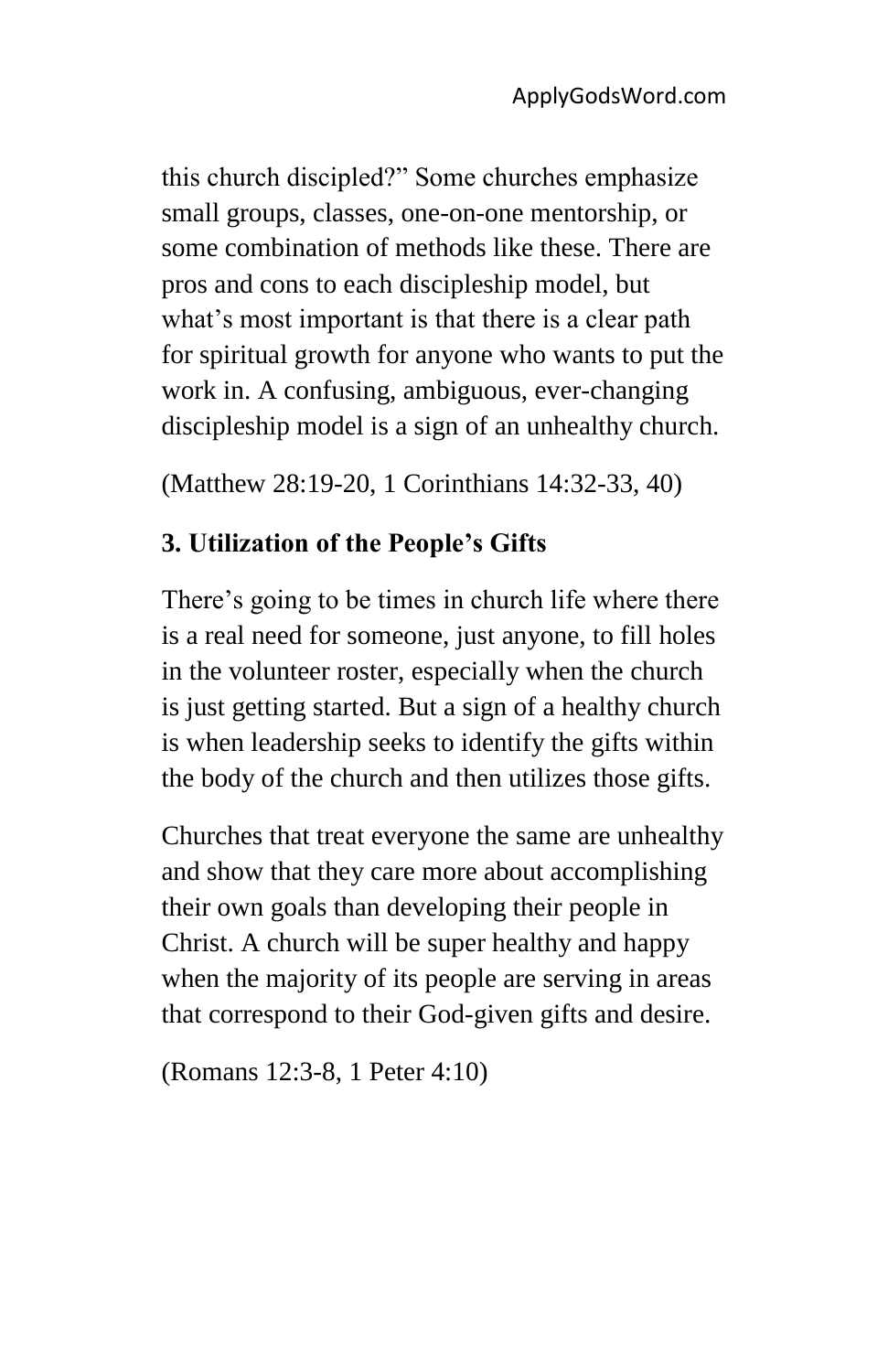### **4. Gender Diversity in Public/Leadership Roles**

This point is not about male and female pastors, an important topic for a different article. But whatever your church believes about the pastorate, there are countless other roles in the church that both men and women should fulfill. If you walk into a church and the preacher, the band, the staff, and all other visible leadership roles are only one gender, it's a sign someone who has authority in the church has an unhealthy understanding of the value God places on both men and women within the church.

(Philippians 4:3, Romans 16:1-5)

### **5. Racial Diversity**

Racial diversity is a no-brainer. If your church only targets a certain race, it's not accomplishing the heart behind the Great Commission. Now to be fair, for reasons outside of many churches' control (such as geographical location) sometimes a super healthy church will still have a greater population of one race compared to another. But a healthy church will be showing signs of reaching out to people of all shapes, types, and colors. Their staff, leadership team, and key volunteers will reflect the diversity God desires within his church.

(Galatians 3:27-28)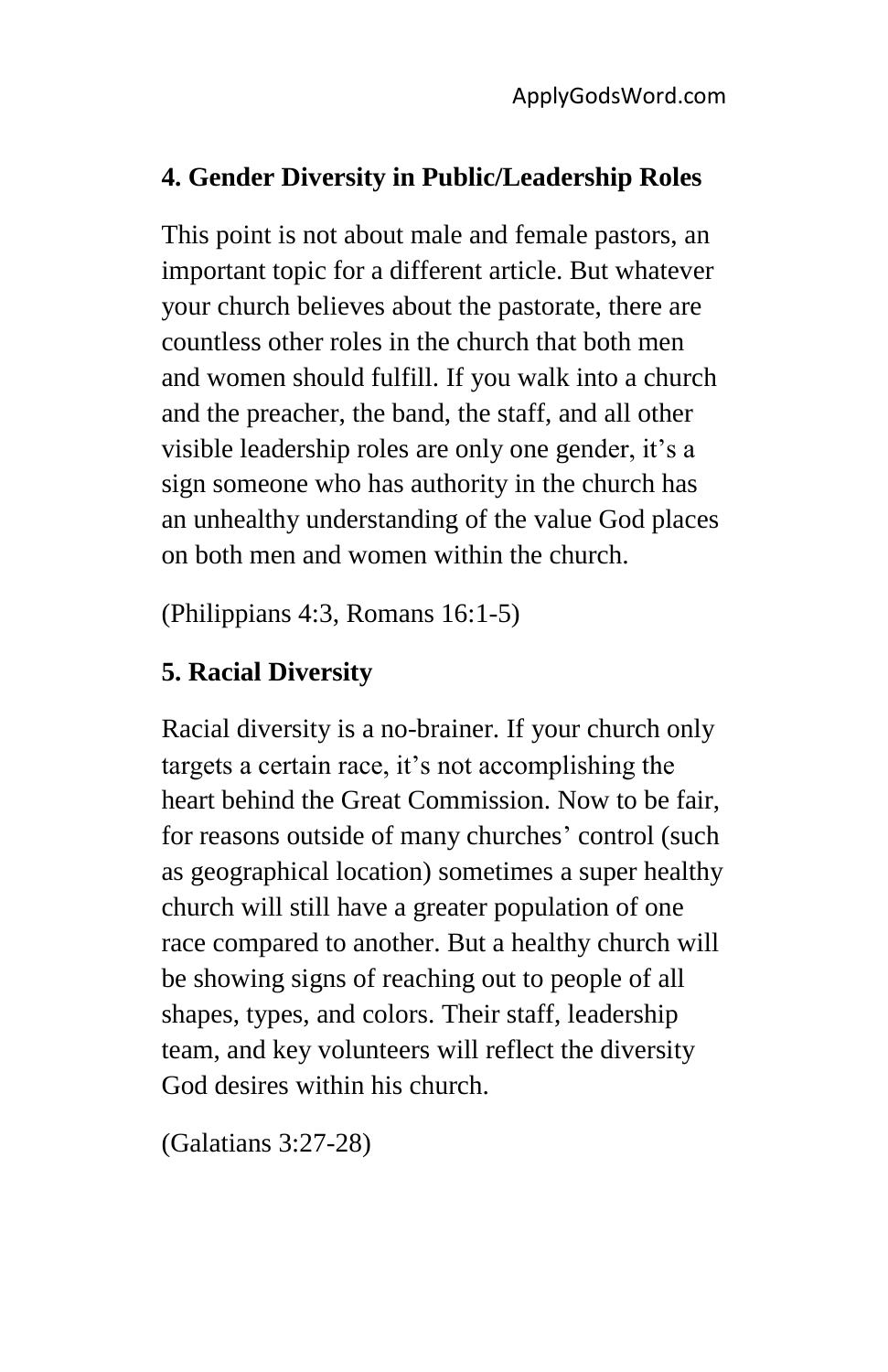#### **6. Cultural Diversity**

Notice the difference between racial and cultural diversity. There's a huge difference between someone's biological makeup and the culture they've grown up in. Again, for reasons that are not sinful, every church will probably have one cultural influence that is greater compared to others. A suburban church will have a different cultural feel than an inner-city church. To act like both should be the same culturally would be naive. They should be the same biblically, but the Holy Spirit can work through any culture (unless inherently sinful beliefs or practices are worked into that culture). Each church is uniquely gifted to better reach a certain lost people group compared to other cultural groups. This is just a reality to be embraced.

But a healthy church will not confuse their culture with Christianity. Christianity is not cultural. It is the truth that can permeate any culture, using what is good in that culture and destroying what is sinful within that culture. A healthy church will seek to celebrate, embrace, and encourage cultural inclusiveness and diversity. If a church is afraid of other cultures and looks down on them, it is not a healthy church.

(Romans 14:13-23, Galatians 2:11-14, 1 Corinthians 9:19-23)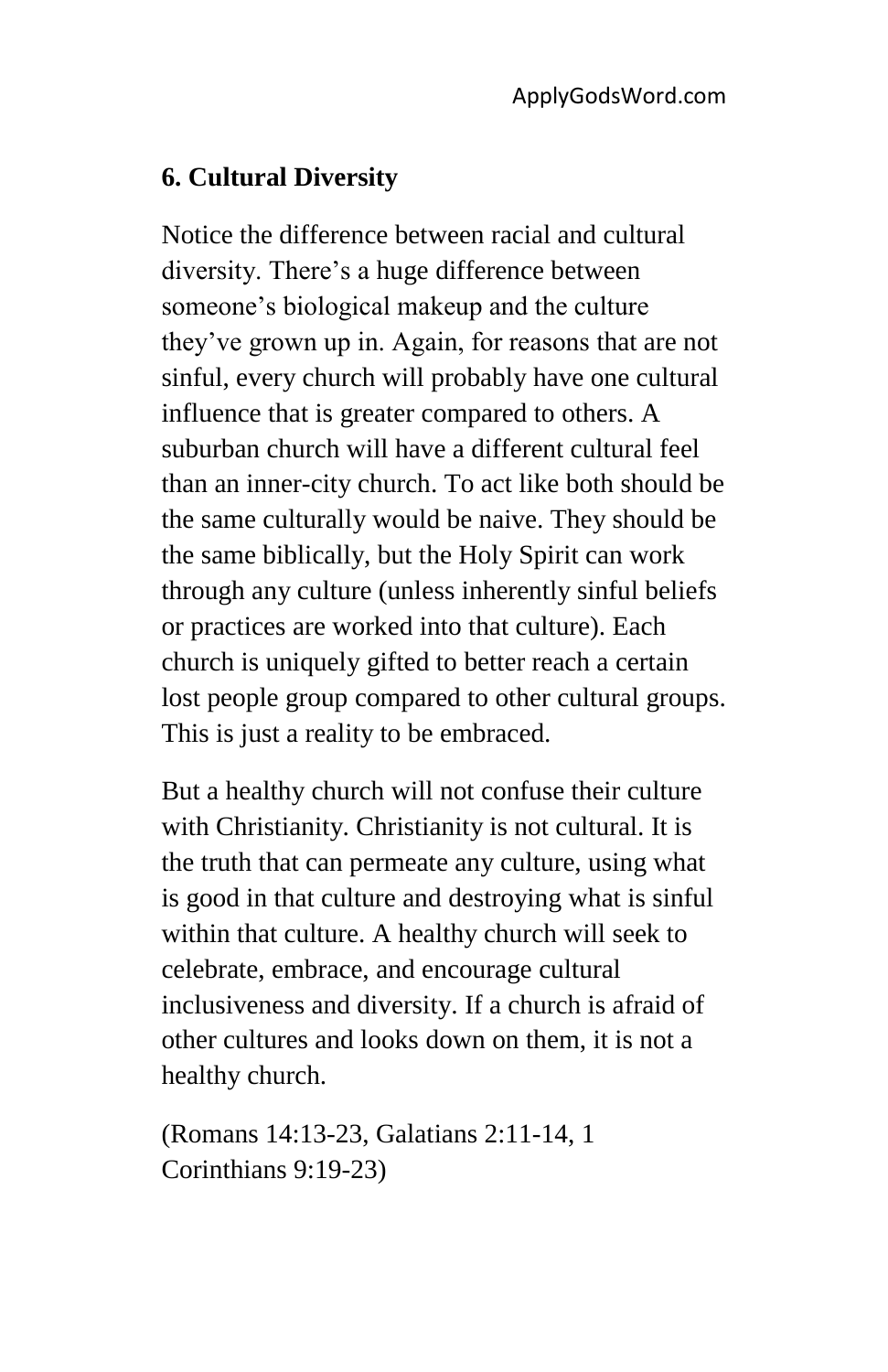#### **7. Economic Diversity**

Again, race, culture, and economic status should be viewed differently within the church. To assume one race or culture is always rich or poor is an unhealthy view of reality. Throughout the pages of Scripture, God instructs his church to never show favoritism, including economic favoritism. For geographical reasons, most churches will probably have many people of similar economic status, but this should not be by design. A healthy church should never have only one economic status within their membership ranks. Whenever possible, a healthy church goes out of its way to embrace people regardless of their wealth or lack of wealth.

(James 2:1-13)

#### **8. Age Diversity**

A healthy church will do all it can to reach people of every age. A very clear sign of a dying church is a church that is literally dying off. A church cannot survive long-term if its members are not inviting to younger generations. And if a church is full of young people, it will lack the wisdom that can only come with living many years. A healthy church will be full of young people who want to be around older people, and older people who want to be around younger people. A healthy church will teach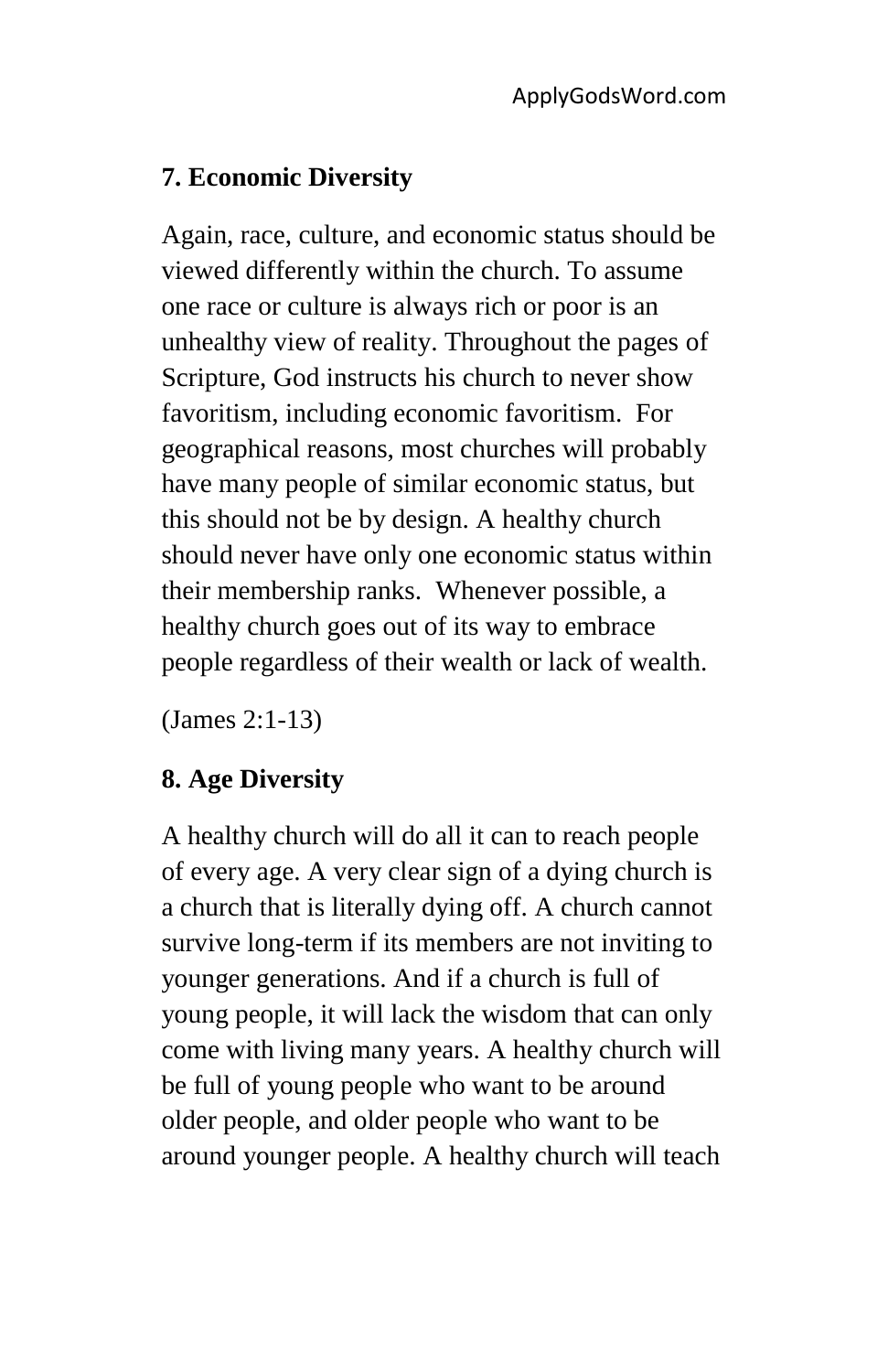its members to celebrate the gifts and perspectives of both the younger and older.

(1 Peter 5:1-5, 1 Timothy 4:12)

# **9. Children Will Be Prioritized Equally With Adults**

A healthy church sign is when the whole family is prioritized. Children are humans, and God loves humans. A church that gives its B-team to the kid's ministry is not healthy. A healthy children's ministry will be fun, but more than that it will teach kids the Scriptures, helping them to have a personal relationship with Jesus Christ. Certainly kids should be treated differently than adults, but a healthy church will treat them with equal value and spiritual concern.

(Ephesians 6:4, Matthew 19:14)

# **10. Regular Overseas Mission Trips/Missionary Support**

Not every Christian is called to travel overseas with the gospel. But the local church is a part of God's universal church, and the global church has been called to reach all people everywhere with the gospel. If the local church does not have a concern for unreached people groups or nations where the gospel presentation is limited, then God's global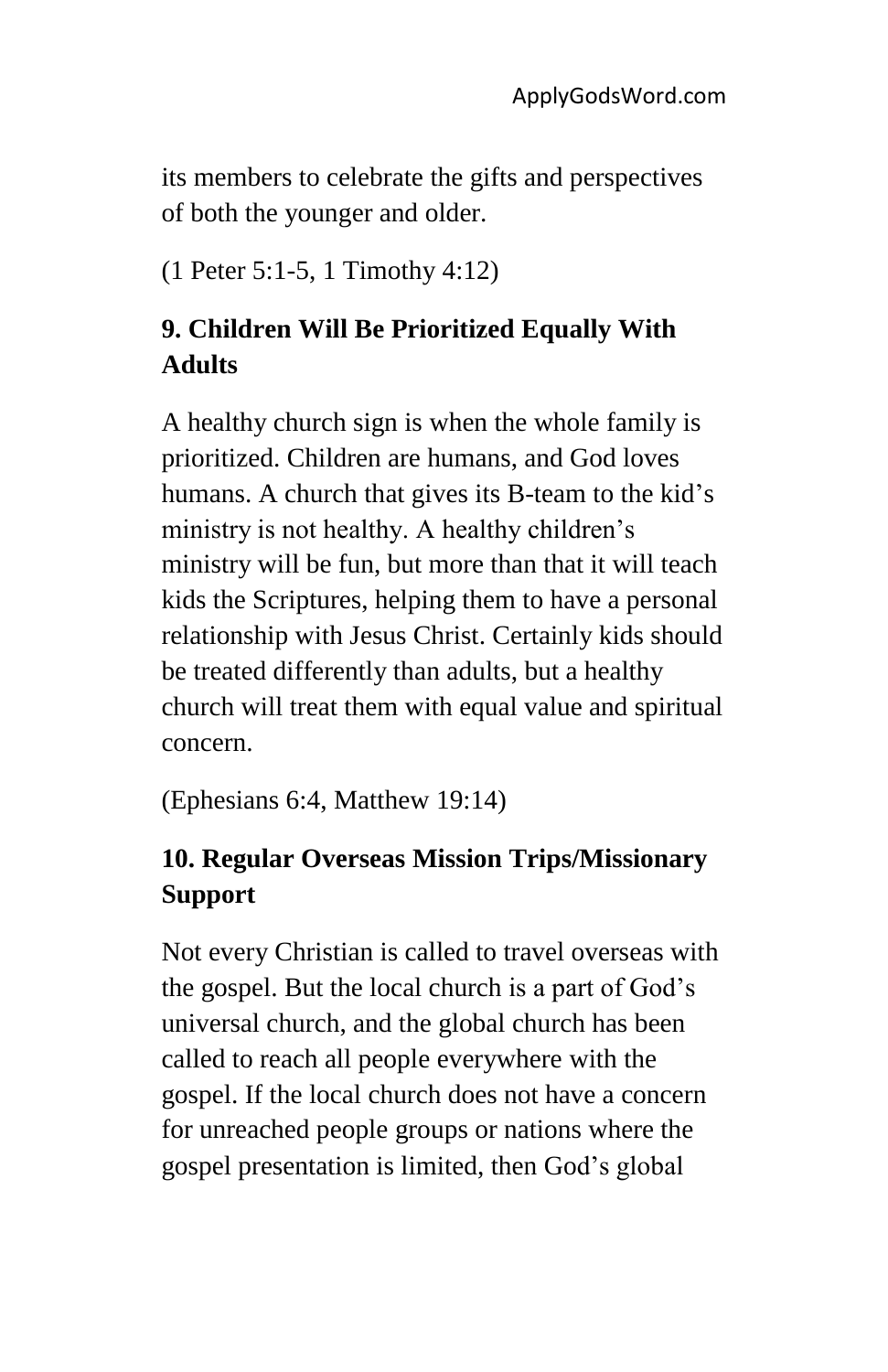church will be lacking here too. A healthy church invests time, people, and resources to help the whole world come to the saving knowledge of Jesus Christ.

This is a strong sign of a healthy church because supporting global missions often does not help the church in a visible, immediate, self-centered way. It's encouraging for the church to hear reports from overseas missionaries, but it doesn't impact the church in many visible and direct ways. But a healthy church does things for God, not for visibility sake.

(Matthew 28:19-20, Romans 15:20)

# **11. An Emphasis on Numerical Growth**

There are some Christians who think numbers should never be looked at. But the reality is a healthy church is growing numerically. This is not the article to debate the mage-church model versus the church-planting model. The point being made here is that a healthy church will be working to reach more and more people. Focusing on the numbers only becomes a sign of an unhealthy church when this focus usurps every other focus.

Notice I said a healthy church is growing numerically. This does not mean that a church growing numerically is always healthy. A church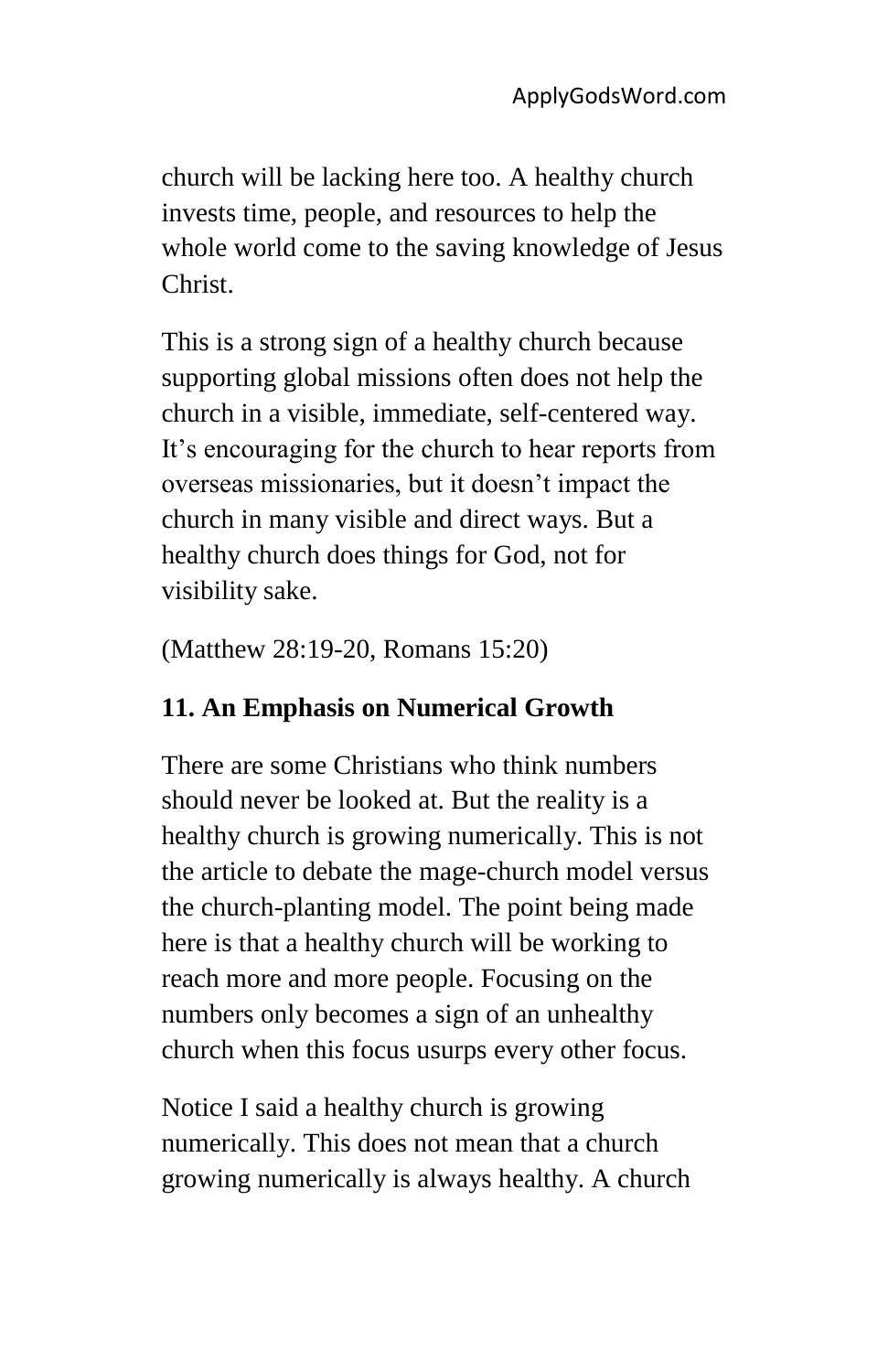can grow for unhealthy, inflated reasons like advertisements, gimmicks, musical talent, entertainment, and other strategies that do nothing but bring people through the doors. A healthy church grows the right way, which is through its people growing spiritually and reaching out to other people.

Numerical growth is not everything, but a super healthy church will be growing numerically. If your pastor makes you feel guilty for not inviting people to hear his amazing sermons, that's unhealthy. But if your pastor never challenges you to invite your unbelieving friends to church, that's an unhealthy sign too. There's not a rigid formula here. But you'll feel it if your church is too focused on numerical growth.

(Acts 2:47, Acts 5:14, Matthew 28:19-20)

## **12. An Emphasis on Spiritual Growth**

A healthy church knows that numerical growth will directly correspond to its existing members' spiritual growth. If the current attenders of the church are totally apathetic towards inviting their friends to church, it's probably because they don't see the value their church is offering. But when someone feels like their church is really investing into their spiritual growth, they are going to be motivated to invite others to experience the same.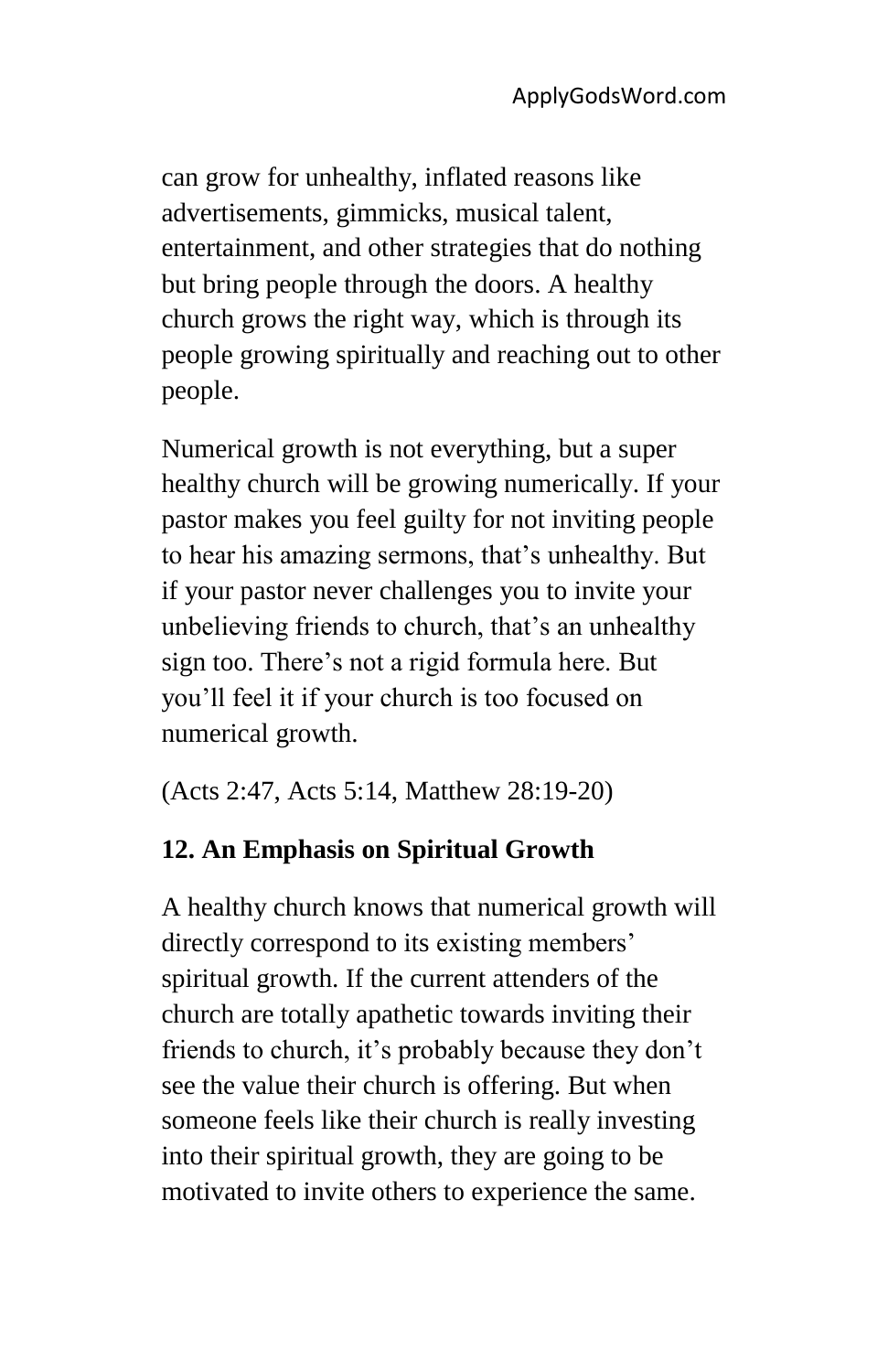A healthy church doesn't just want to take pictures of a full sanctuary on Sunday morning to post on social media. A healthy church wants to know its members are growing in their relationship with Jesus Christ, and one sign of spiritual growth will be numerical growth. These two are definitely connected for super healthy churches.

(Matthew 28:19-20, 2 Peter 1:3-11)

## **13. A Thoughtful Approach to the Use of Modern Tools, Techniques, and Technology**

There's nothing inherently unhealthy about overhead projectors, flannel graph, paneled walls, or orange carpet. And there's nothing holy about HD quality projectors, intelligent lighting, and the latest tech. But a healthy church wants to use whatever will aid them in communicating the gospel most clearly to the people they've been commissioned to serve. If you live in a culture where technology is a part of the normal way of life, a healthy church will factor that into their strategy.

Some churches will feel it's best to be simplistic because of the oversaturated technology driven culture in which it finds itself. Other churches will try to speak the language of the people they are trying to reach, which means they will speak the language of tech. A healthy church, however, will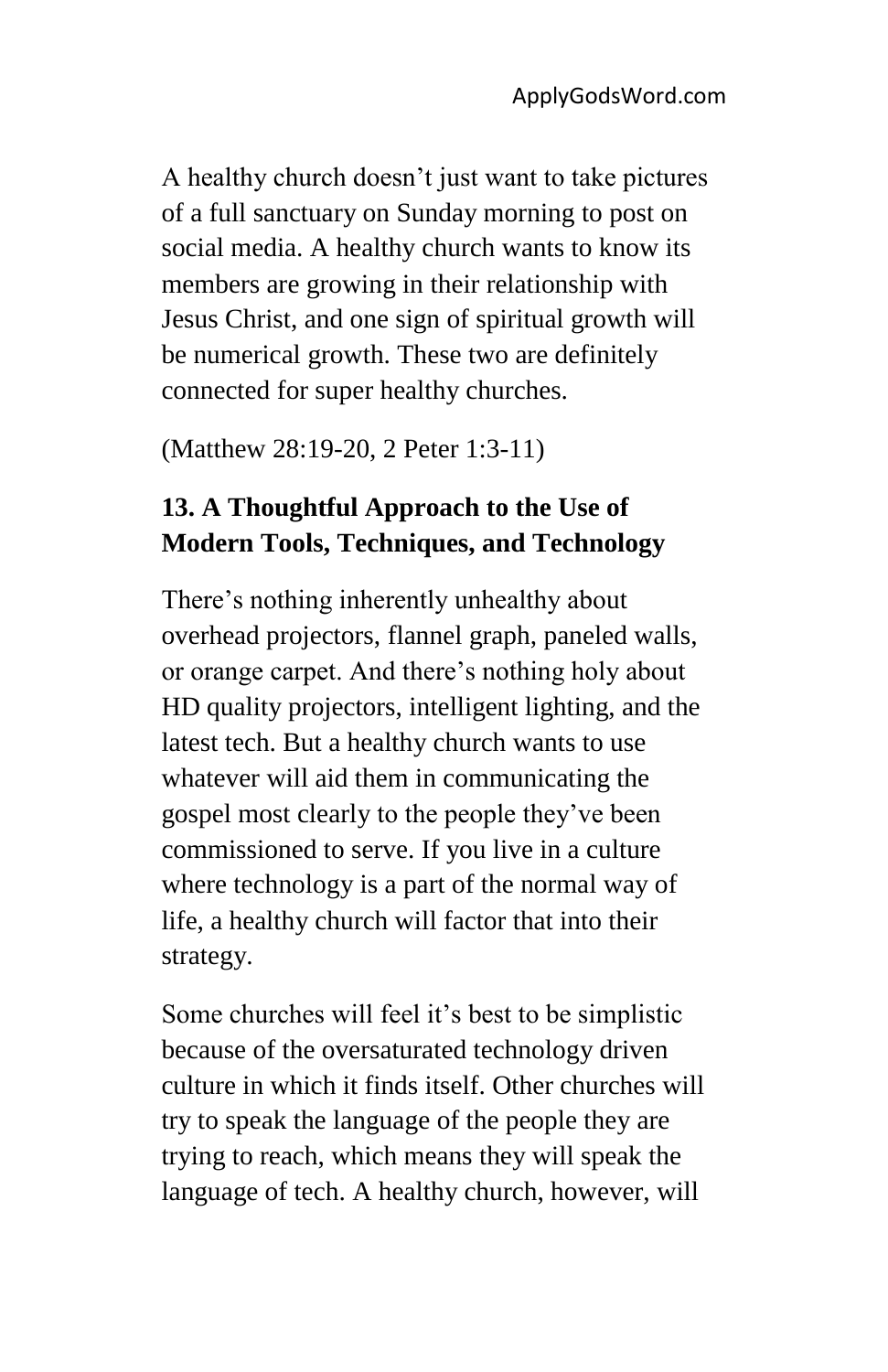be thoughtful and intentional about how they use (or don't use) every tool available to them.

An unhealthy church wants be cool for coolness sake. Usually they fail miserably and end up looking like a dad overreaching to connect with his teenage children through trying to be hip. An unhealthy church wants to be boring because it fears change. When you step into a church like this, it feels like you got time-warped backwards twenty years. A healthy church embraces what's helpful, isn't afraid to change with the times, and uses everything it can to best proclaim the unchanging truth of God's word.

(Ephesians 5:15-16, Colossians 4:2-6)

# **14. A Healthy Church Doesn't Turn Everything Into a Silly Joke**

A super healthy church will be full of people and leaders who don't take themselves too seriously. But a super healthy church also attacks their mission of reaching the lost and growing God's people with intensity, focus, and seriousness. A healthy church knows there's no time to play church games.

On the flipside, if the people at church never take a break to play a game and fellowship, that's not healthy either. Basketball, volleyball, and even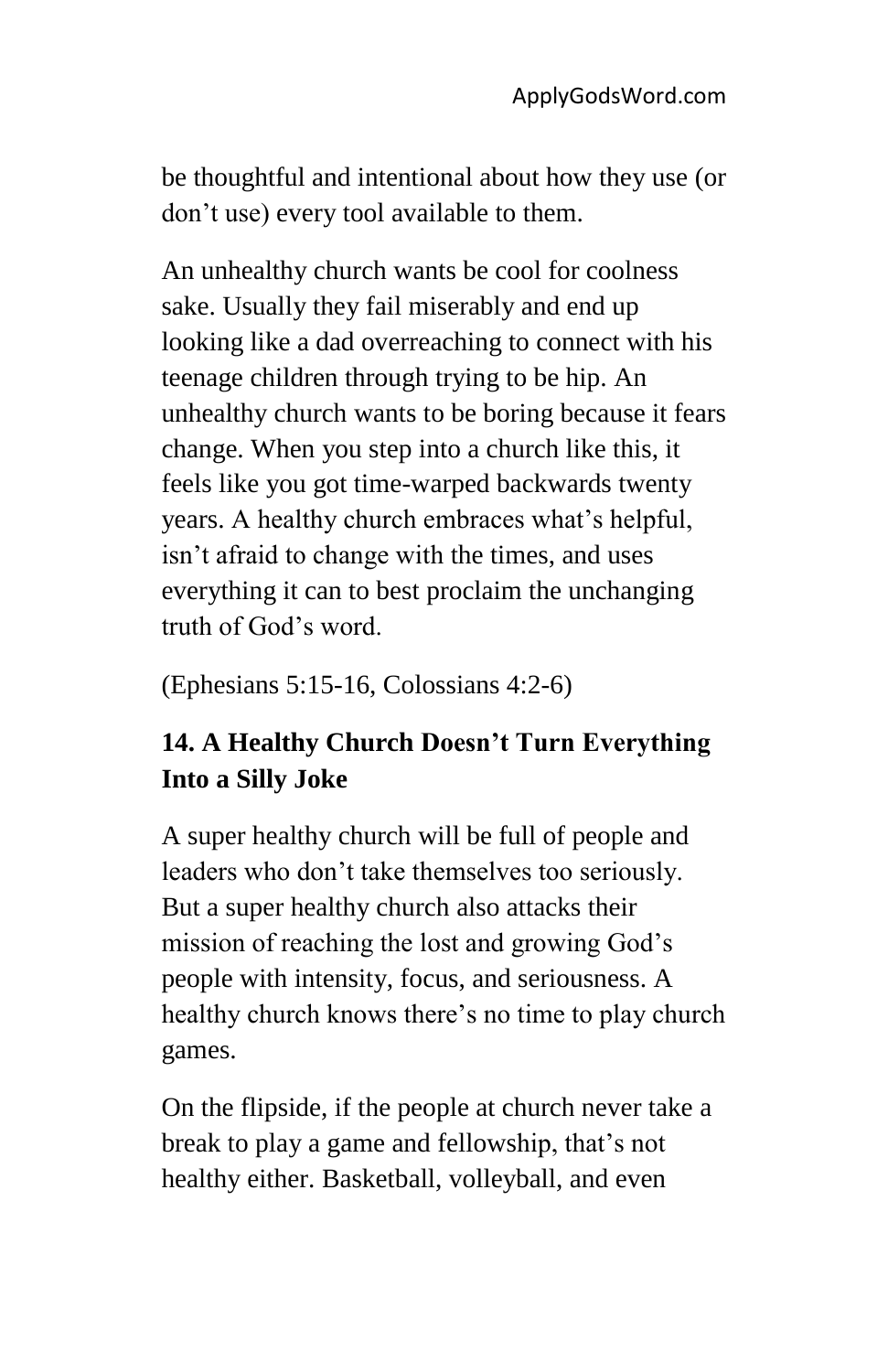board games have been used as olive branches, bringing in unreached people and connecting Christians through common interests. With that said, a healthy church will use fun for very serious reasons.

If the pastor gets on stage after a reverent song and cracks a silly joke, it probably means he's uncomfortable with holiness. A healthy church is serious for all the right reasons and knows how to have fun for the right reasons too. An unhealthy church just wants to be silly so it can attract people and be liked. They want to be relevant for relevancy sake, not for redemption purposes.

(Titus 2:7, Ephesians 5:4) [Is Humor Biblical?](http://applygodsword.com/is-humor-biblical/)

## **15. Healthy Church Discipline Actually Happens**

A healthy church tries to model itself after instructions given to New Testament churches. Throughout the Bible, God has instructed his leaders to lovingly correct and discipline the flock when they start to turn from him. If a church never disciplines anyone, it is a sign that it is afraid of the people, don't really know what its people are doing, or it just doesn't understand the role the church should have in a Christian's life.

If a member of the church is sleeping around, getting drunk, being disrespectful, and never repents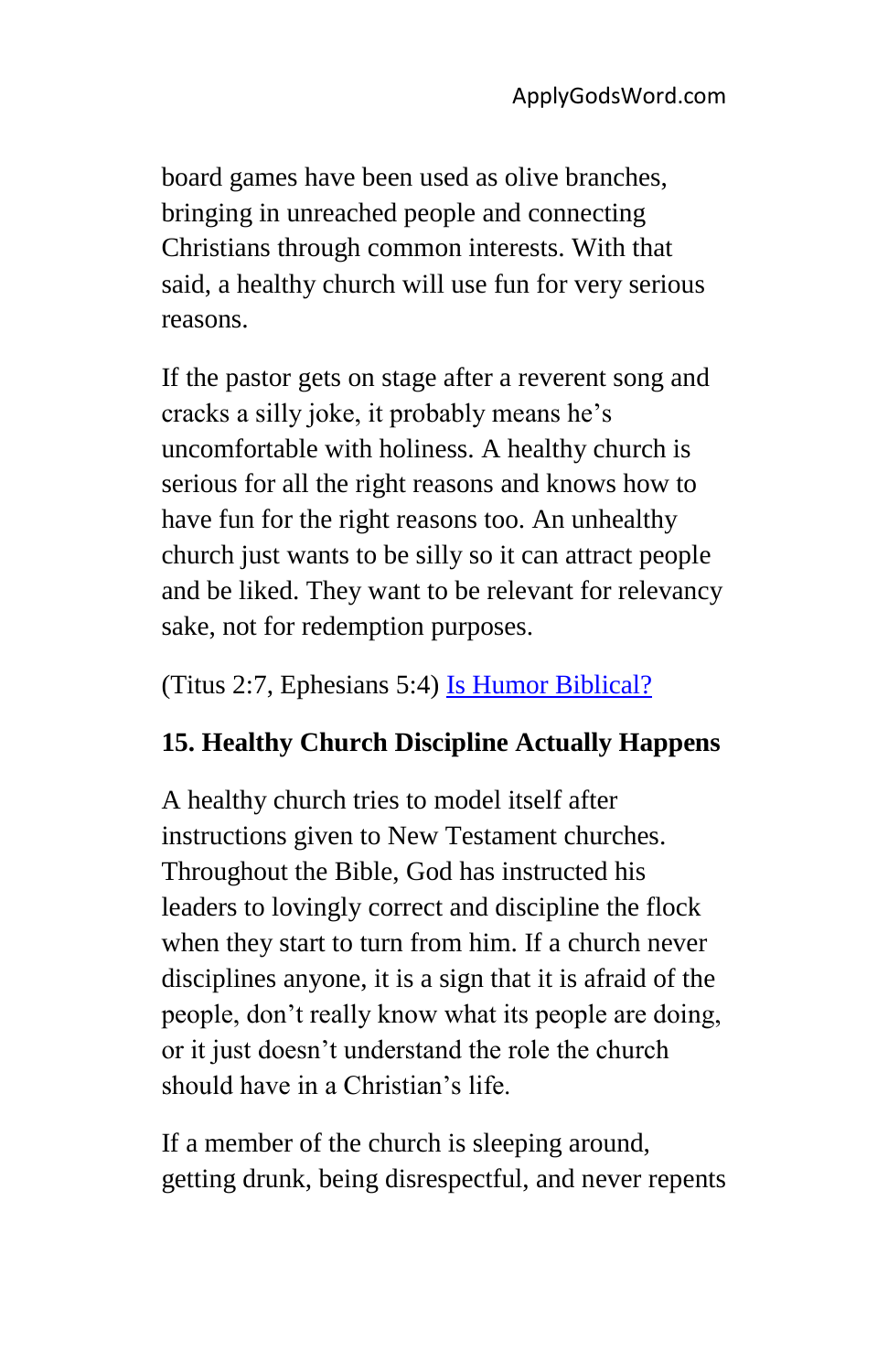when they do blatant sins like these, it is the church's job to lovingly discipline this person. The church should not be a sin-Nazi, but when a sin is clearly defined as such in the Bible and a member of the church is living in it, a healthy church loves this person by confronting them.

(1 Corinthians 5:1-13) [9 Levels of Church](http://applygodsword.com/bible-verses-on-church-discipline/)  [Discipline Supported in Scripture](http://applygodsword.com/bible-verses-on-church-discipline/)

## **16. The Church Is Led By a Body of Elders, Not a Captivating Speaker**

Americans love us some celebrities. Unfortunately celebrity culture often times makes its way into the church. But a healthy church is not run by an individual. The New Testament is very clear that a church should be led by a group of elders. While it's not unhealthy for a church to experience growth through the gift of a captivating preacher, when this person is idolized it is only a matter of time before other signs of an unhealthy church will begin to emerge. This pastor will eventually crumble under the pressure, take too many liberties because of his feelings of entitlement, or the church will eventually reject him since all idols are revealed for what they are in due time.

A healthy church is not sustained through the personality and drive of one person. These unhealthy churches grow fast and die even faster.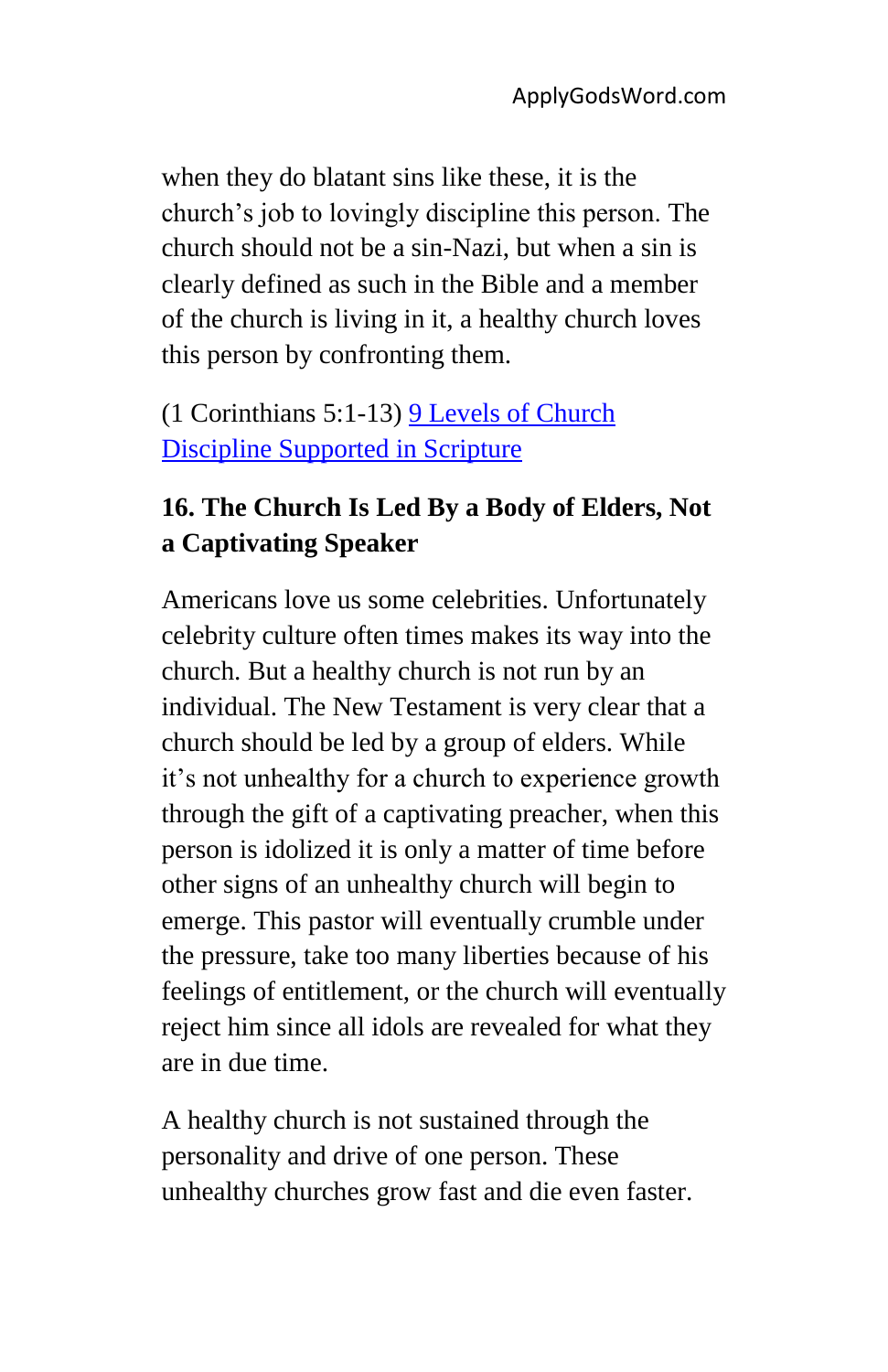(Acts 14:23, Titus 1:5)

# **17. Communion and Baptism Are Done Regularly**

While communion and baptism may seem liturgical, these are clear commands in Scripture that are to be done by healthy churches. In fact, administrating these two biblical sacraments is one of the indicators of what makes a church a church (along with preaching, the fellowship of the saints, and church discipline).

Baptism is God's way of publicly identifying his people. If a church doesn't baptize people regularly, it either has limited converts or doesn't value public declarations for Jesus – both of which are signs of an unhealthy church.

Communion is to be done as a way of regularly remembering the saving, cleansing, and regenerating work of Jesus Christ. When a church forgets about communion, a church will forget about what Christ has accomplished for her through the cross and resurrection. Communion is also a built in time for people to examine themselves before the Lord. A regular time of group confession and repentance of sin as a church is a very healthy sign.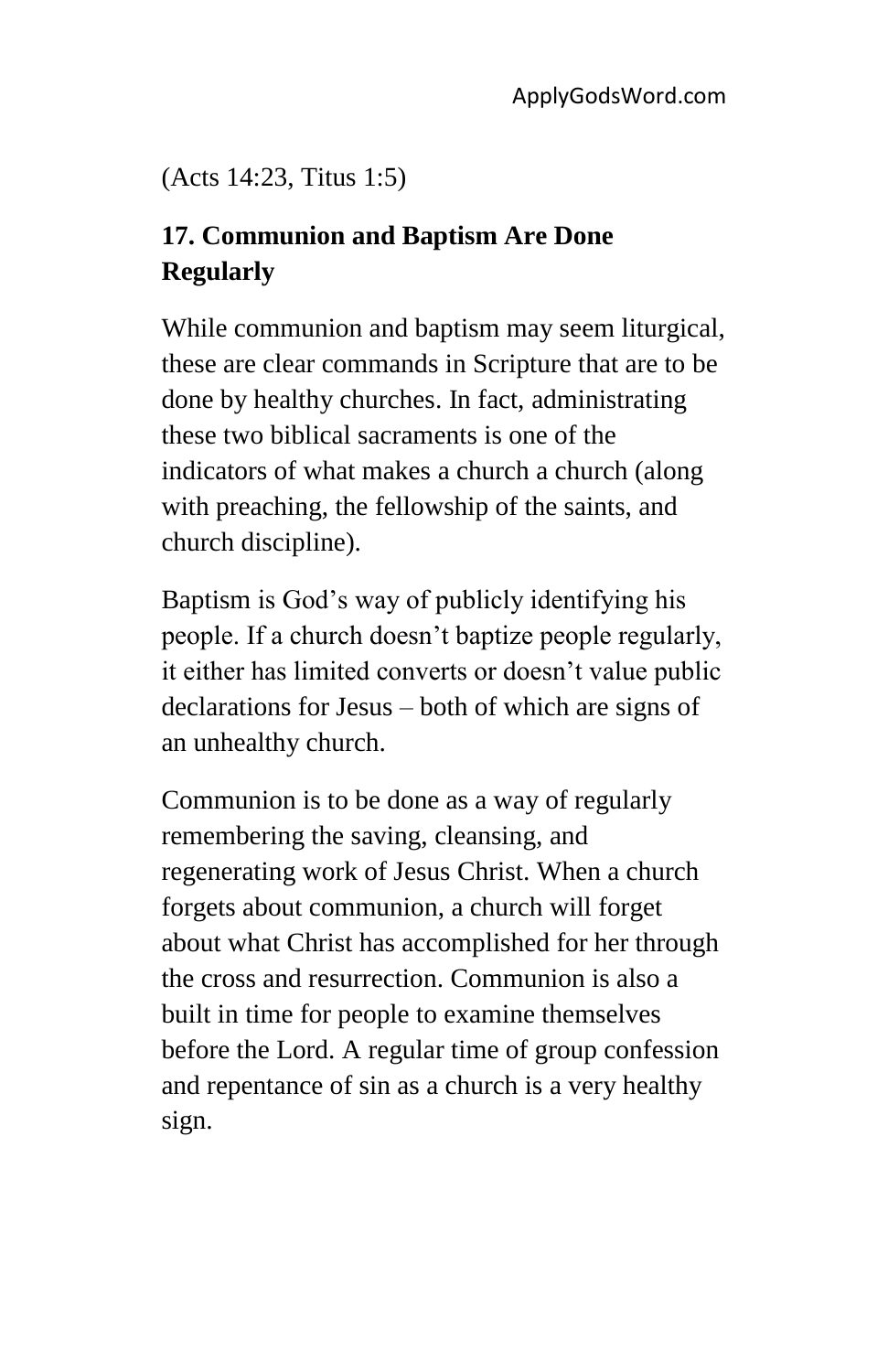(Matthew 28:19-20, Acts 2:38, Luke 22:19-20, 1 Corinthians 11:17-34)

# **18. Original Sin and Personal Sin Are Attacked From the Pulpit**

When I say "attacked" I don't mean people are shamed for their sin. A healthy church submits to the word of God, and the Bible says that all have been born with a sinful nature and that all sin on a regular bases. If the church never talks about the biblical solutions to the problems caused by both original sin and ongoing personal sin, it probably means the church is there to motivate you to embrace yourself, to believe in yourself, and to do other things that are unbiblical and rooted in a postmodern society.

If the church never paints a picture of how bad the situation has gotten, they will never be able to proclaim how bright the light of Christ really is. If you don't understand the problem, you can't possibly value the solution. And Jesus Christ is always the solution.

(Psalm 51:5, 1 John 1:8-10, Romans 3:23, Romans 6:23) [What Does the Bible Say About Believing in](http://applygodsword.com/what-does-the-bible-say-about-believing-in-yourself/)  [Yourself?](http://applygodsword.com/what-does-the-bible-say-about-believing-in-yourself/)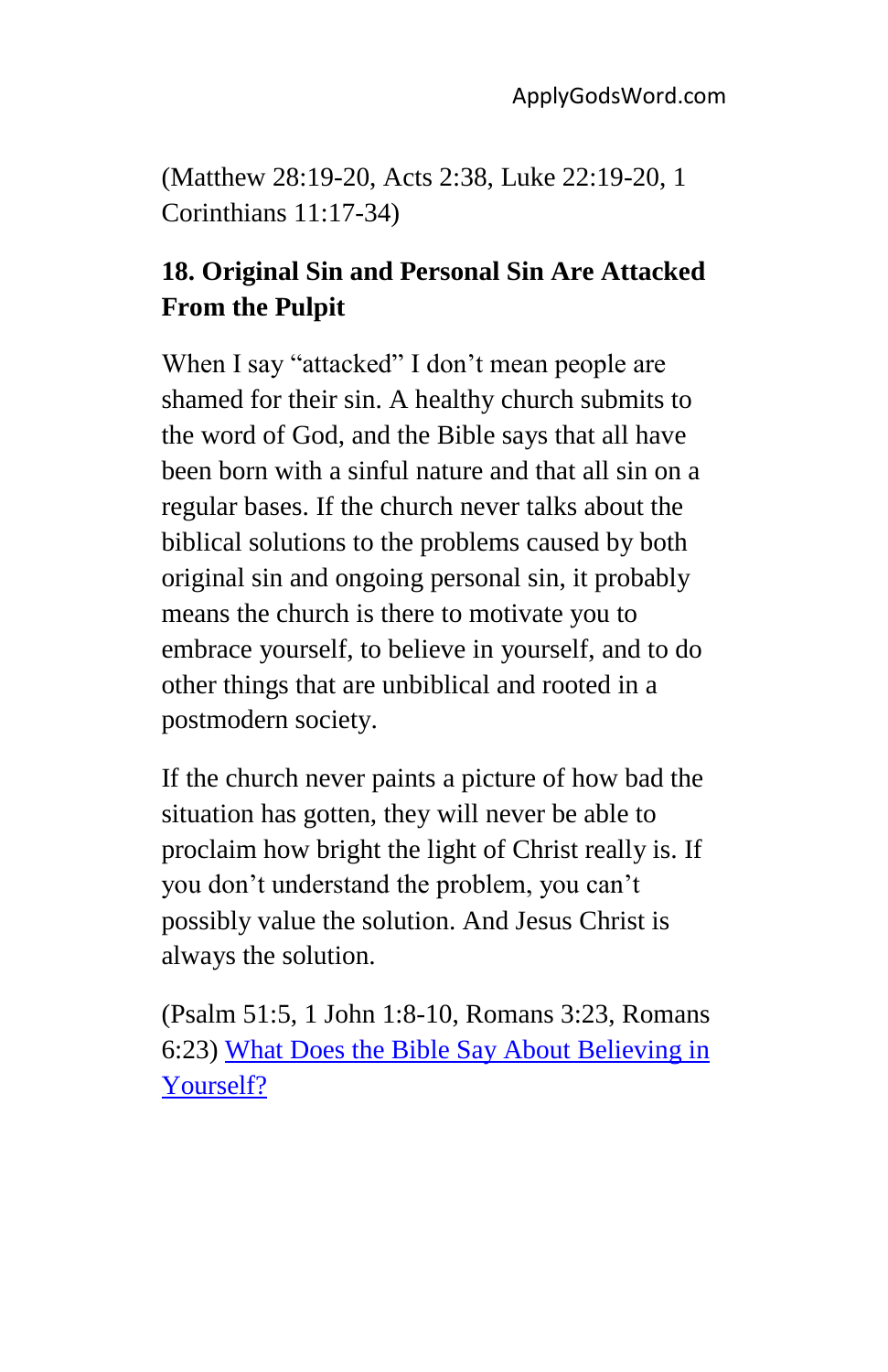#### **19. Financial Transparency and Integrity**

A healthy church owns its financial decisions. Whether they pay their pastor above the congregational average or well below the average, a healthy church has no shame when it comes to its use of money. There are valid arguments on both sides when it comes to making public the pastor's salary. I personally believe a church can be extremely financially transparent without putting a pastor and his family through uncomfortable situations most people never have to deal with.

This topic relates directly to having a group of elders. A healthy church makes financial decisions based upon a group of leaders who include the congregation's support. An unhealthy church will be run by just one person who does whatever he wants. Every dollar should be accounted for in a healthy church, and members of the church should have a clear understanding of how tithe dollars are spent.

Each church will handle this differently, but if you ask about finances and your church gets mad at you, you are definitely at an unhealthy church. A healthy church delights to give an account for its use of money because it should be an easy checkmark, proving it indeed is a healthy church. If you're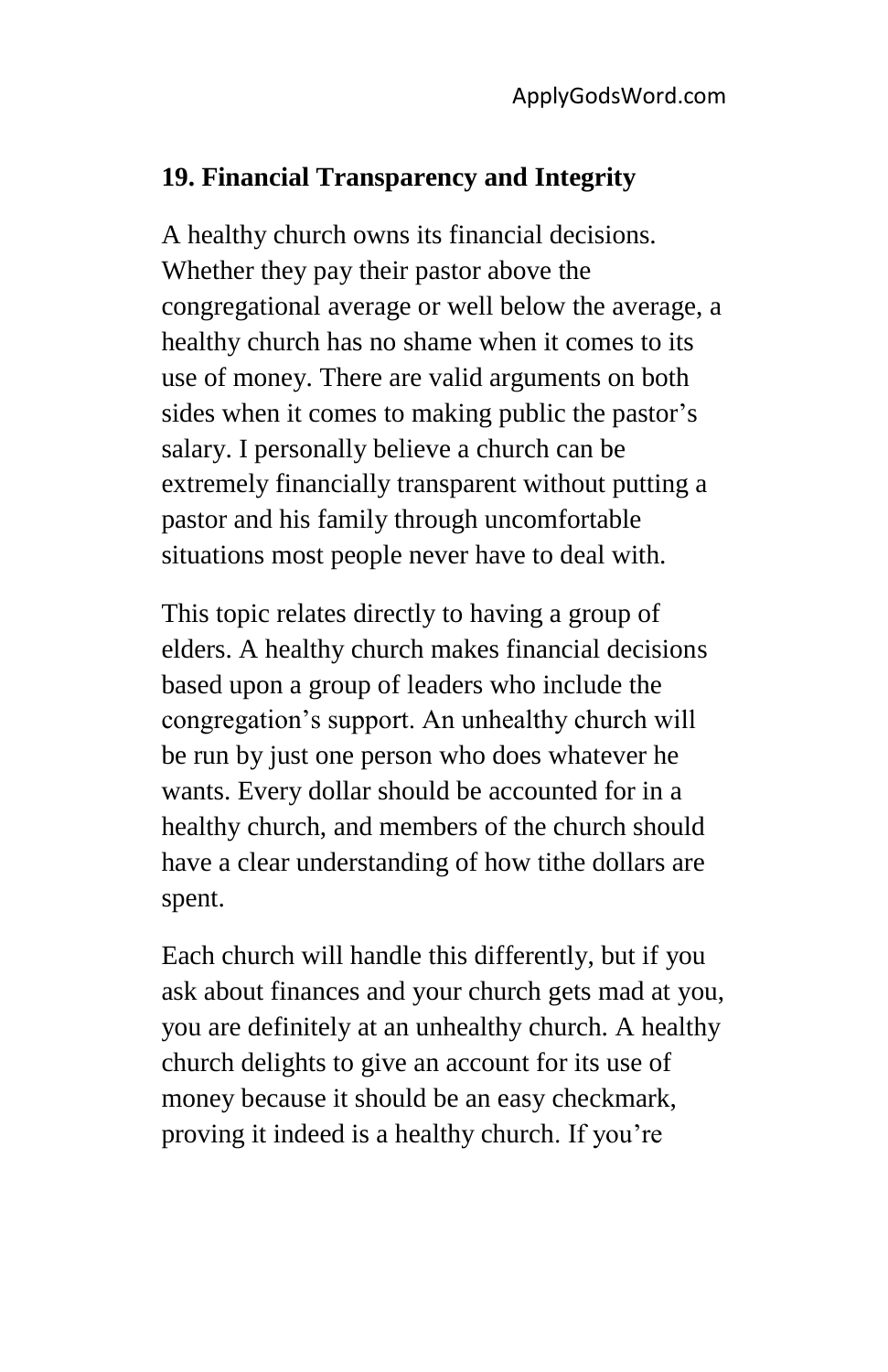getting the cold shoulder when you ask about money, that's always an unhealthy sign.

(1 Corinthians 16:1-4, 2 Corinthians 12:12-14, Galatians 6:6) [What Does the Bible Say About](http://applygodsword.com/how-much-money-should-a-pastor-make/)  [Paying the Pastor?](http://applygodsword.com/how-much-money-should-a-pastor-make/)

# **20. A Strong Doctrinal Statement that Unites Rather than Divides**

Most churches never grow because they become known for what they are against rather than what they stand for. A healthy church loves the Bible, therefore a healthy church will love doctrine, theology, apologetics, mission statements, and biblical studies, as these are applications in which the Bible should be valued above every other book or source of knowledge.

The key to a healthy church, though, is having the ability to use doctrine as a unifying force rather than a dividing force. A healthy church will take a stand on top tier issues essential to Christianity, but it will also know how to teach on other topics while leaving room for individual Christians to disagree.

To be a member of a healthy church, you should have to agree on things like Jesus' divinity, the Trinity, the inerrancy of Scripture, and other top tier issues that are crucial to orthodoxy. But if you can't be a member of a church because you have a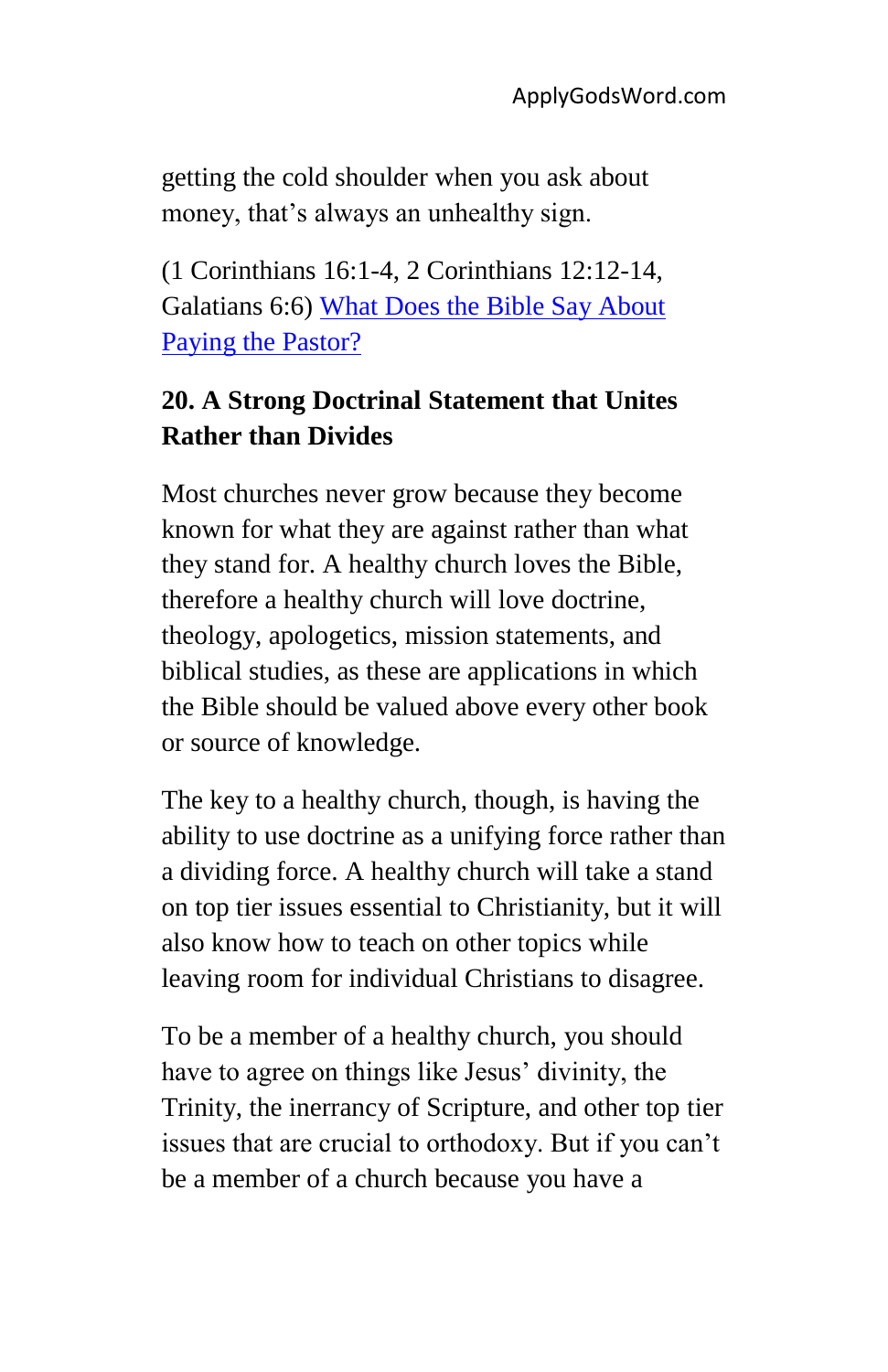slightly different view on predestination, something is wrong.

As Augustine said, "In essential unity, in nonessentials liberty, in all things charity."

(John 5:39, Ezra 7:10, Psalm 119:15-16, Psalm 119:24)

## **21. A Healthy Church Works With Other Churches**

A sign of a healthy church is an observable value placed on other ministries and churches. A church that never works with other churches typically has an elitist attitude. A healthy church, however, knows that it is not the center of God's kingdom. Each church has a special part to play, but anytime a church begins to elevate its own status over other good churches, the formation of a cult is not too far behind.

Sometimes churches will just not work well together, but if your church can't work with anyone, that's an unhealthy sign. A healthy church knows how to include others without compromising its own goals and beliefs.

(Galatians 3:28, John 17:20-23)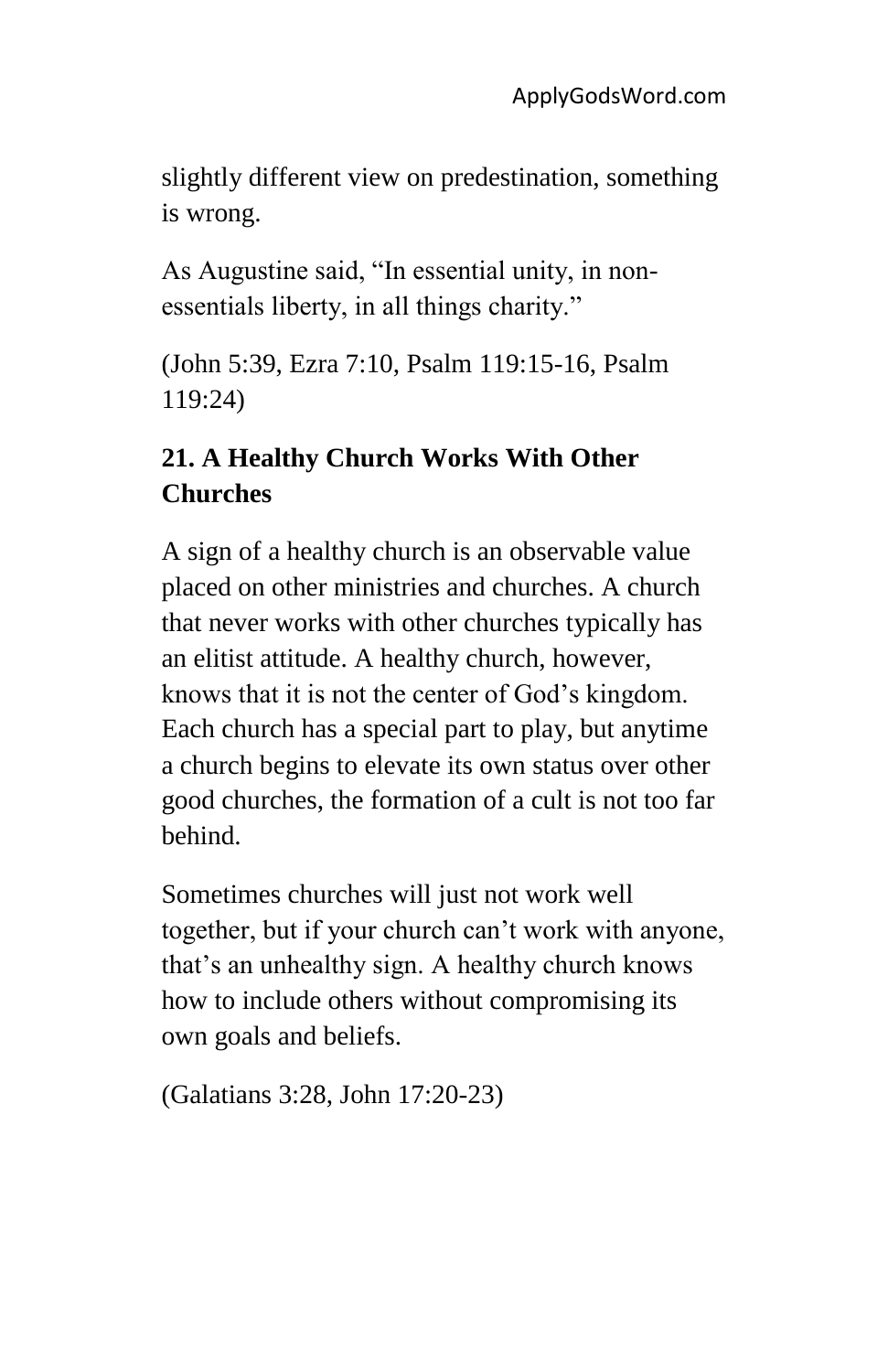# **22. A Healthy Church Has Younger and Older Leaders With a Culture of Mentoring**

While the whole church should show age diversity, a healthy church takes special pains to make sure it is always multiplying future leaders. A good church is not threatened by gifted younger ministers. A healthy church celebrates younger people when they show an aptitude for ministry. They will give young people opportunities to preach, to lead worship, and to take on responsibilities of consequence.

If a young person plants a church, naturally that church will probably have a higher average of younger leaders. But a wise leader will make sure he surrounds himself with people who have walked his trail before. If a young pastor never elevates leaders older than him, it probably means he is insecure and doesn't like to listen. A young pastor should not be looked down on because of his age, but a young pastor should also not look down on older people because of their age either.

(1 Peter 5:1-5, 1 Timothy 4:12, Titus 2:1-8)

## **23. A Concern for the Needy and Oppressed**

A healthy church is about proclaiming the gospel. But if a church is not also proclaiming the gospel through their actions, they are not healthy. A healthy church knows how to balance the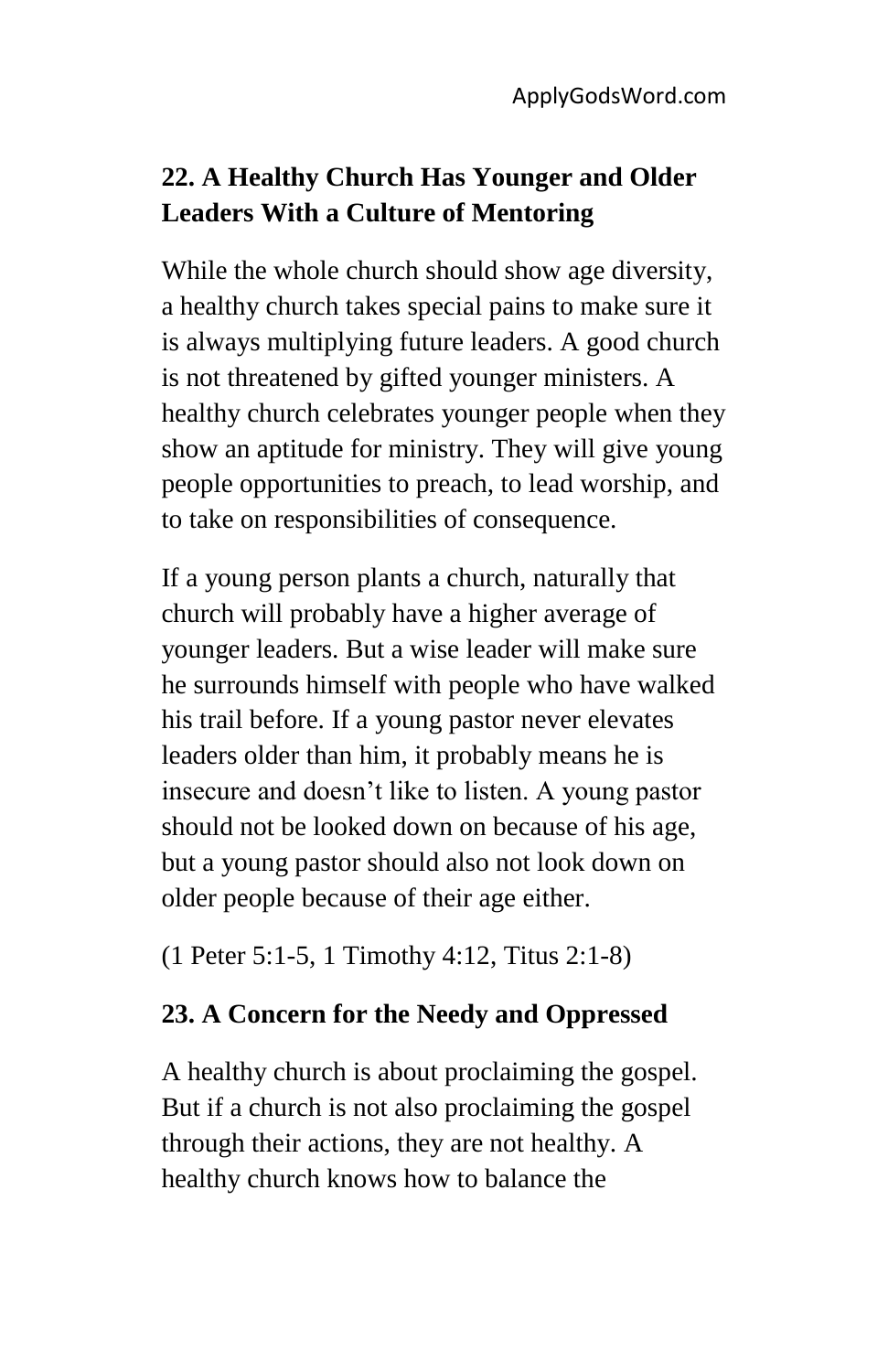importance of actually explaining the gospel and showing the gospel. It's easier to show the gospel. No one gets persecuted for helping the poor and being a good member of the community. Therefore the temptation for the church will be to serve well and proclaim Christ poorly.

With that said, the solution is not to abandon acts of charity. A healthy church will use its charitable acts as a way of verbally and visibly proclaiming Jesus Christ as Lord and Savior.

(Mark 1:38, James 2:14-26, James 1:27, Hebrews 13:16, Galatians 2:10)

# **24. A Healthy Church Loves and Proclaims the Glory of God**

There are many, many biblical topics a healthy church will teach on. But super healthy churches link everything back to the glory of God. When the glory of God is the main theme of the church, everything else will fall into place. Huge problem occur when anything but the glory of God begin to take center stage. Everything is about God. Everything is meant to glorify him. The greatest sign of a healthy church is a church that views everything through the lens of God's glory.

(Romans 11:36, Colossians 1:16, Romans 1:5, Psalms 115:1, Philippians 1:21)